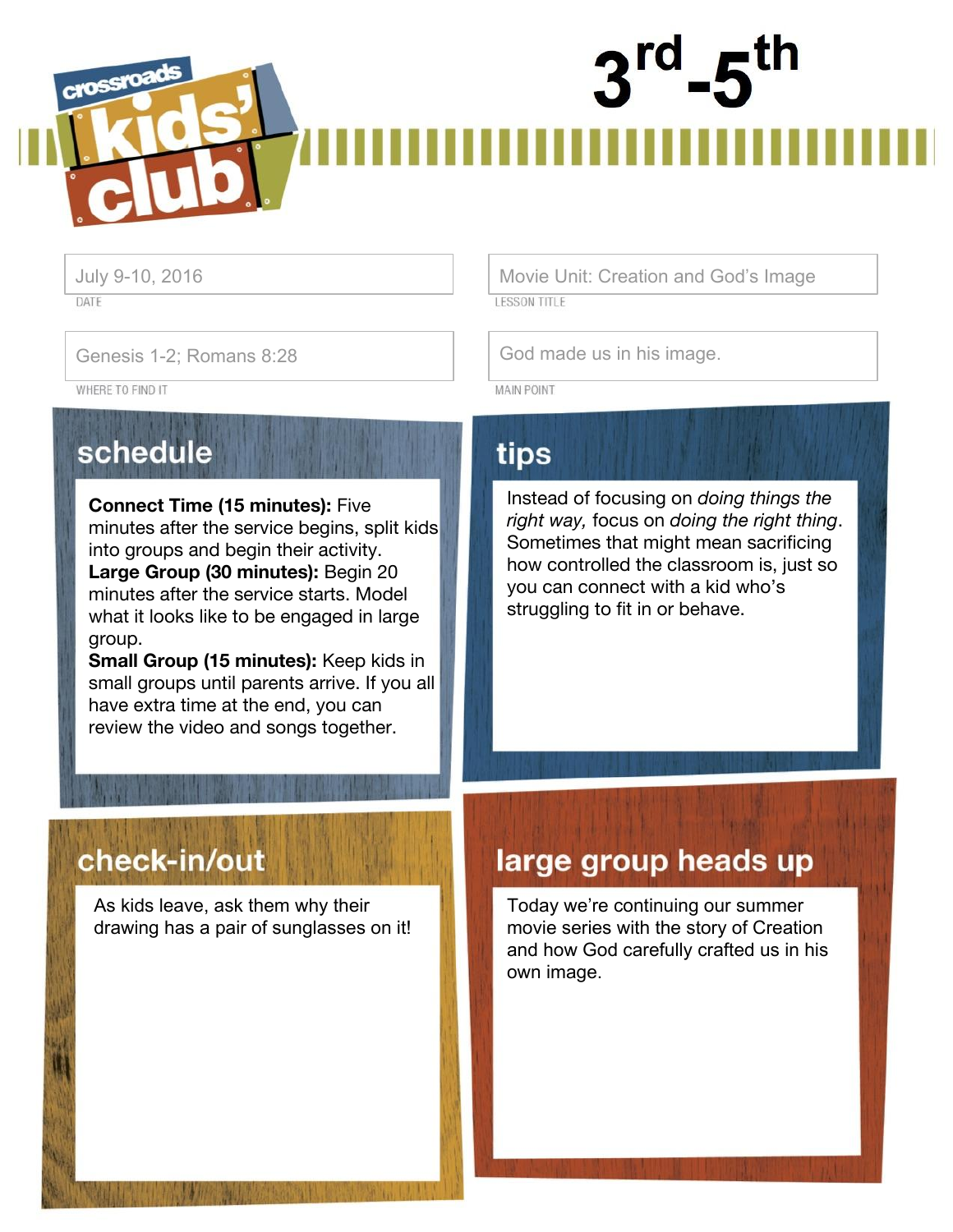

# connect time

**GOAL:** *Connect Time is all about engaging kids in an activity that allows them to connect with each other right away while simultaneously piquing their curiosity for Large Group and preparing their minds for what they're going to hear.*

#### **INVENTIONS**

- Split kids into **small groups**, with one leader per group.
- **● Ask:**
	- What is an invention?
	- What do you think are the best/coolest inventions that have ever been made? (Ex: Light bulb, cell phone, etc.)
- Let kids write down or draw a picture of their responses on one *large sheet of tear-off paper.* Tell them them to write/draw as many cool inventions as they can think of in 5 minutes.
- After 5 minutes, tell kids to change track and think of a **brand new invention**, something that hasn't been made yet. Have them add these things on the large sheet of tear-off paper.
- Ask these questions as kids brainstorm and write/draw:
	- What would your invention be?
	- Why would you invent it?
	- Why would the world need your invention?

#### **TALK ABOUT IT (if you've already discussed the questions above)**

- Would it be hard to make your invention? Why?
- Do you think people would like to use your invention? Why?

**Before you go to Large Group, you can ask kids how their week went. You can also remind kids of the expectations for Large Group behavior: (1) be kind, (2) listen when somebody speaks, and (3) follow the leader's instructions.**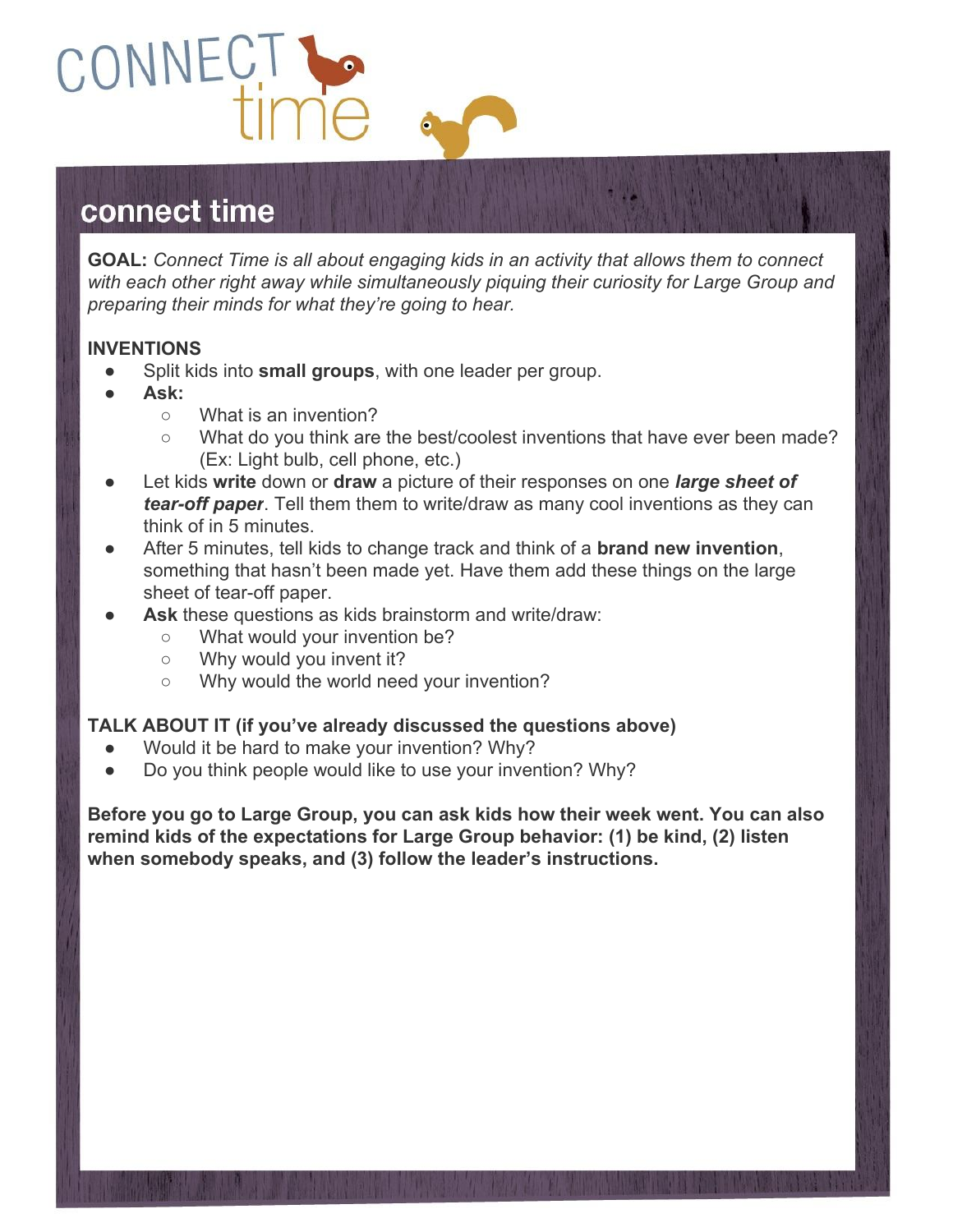

# **instructions**

**Goal**: Kids will (1) recognize that God created us with a purpose, (2) understand that we were created in God's image, and (3) thank God for making us unique and special.

**Why?** God treasures all his creation, but he was especially excited about making US! We want kids to understand that they are valued in God's eyes, so much so, that he made us in his own image!

**Tip:** To help kids come up with things they think God loves about them, give some personal examples of things that *you* think God loves about you!

# small group

#### **REVIEW THE STORY**

- 1. What was God's favorite creation (Us!)
- 2. Why did he create us? (Let kids give varying answers and then discuss the following talking points):
	- a. God wanted to create people to be like himself, in his own image.
	- b. God wanted to create people so they could show his goodness, creativity, imagination, and love for other people.
	- c. God wanted people to rule over the earth and take care of everything in it.
- 3. In what ways do you think we reflect God's image?
- 4. What were some of the "gifts" you thought about during Large Group time?
- 5. What is something you can do this week to use your gifts as a way to be a part of God's pattern and plan?

#### **MAKE IT PERSONAL**

- **Ask**: How do you think God sees you?
- Say: When God sees you, he sees a unique creation that is different from everyone else! He loves you and created you to be exactly who you are right now.
- Give each kid a *sunglasses template* and set out *markers*.
- **Say:** Pretend that God is looking through a pair of sunglasses at you! What does He see? What does He love most about you?
- In the blank spaces (the lenses), draw pictures of what you think God sees and loves most about you. Here are some suggestions to get started:
	- What things do you love to do?
	- What physical features do you have?
	- What is unique (Or even strange!) about you? (Continued on next page.)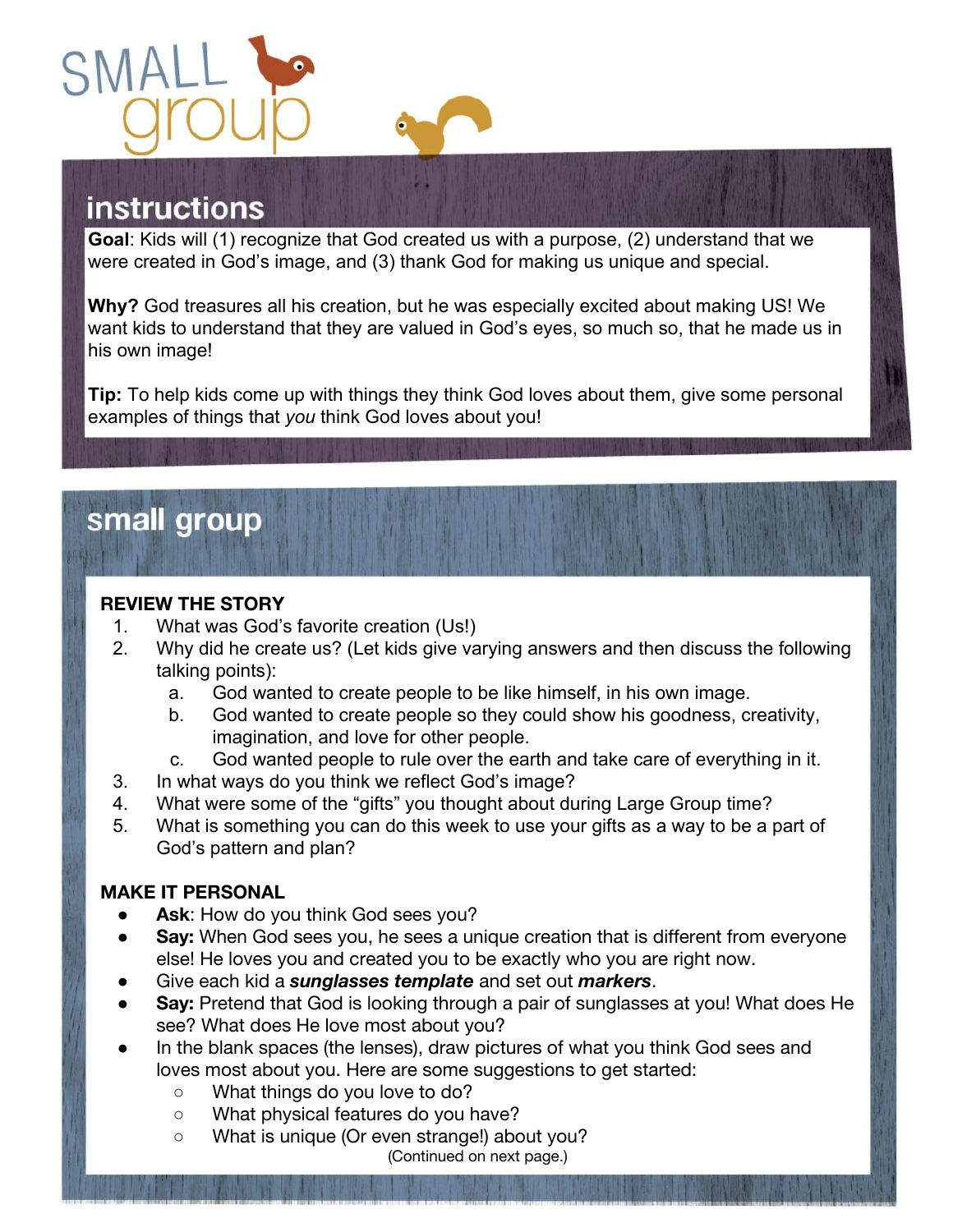

● Let kids cut their sunglasses out with *scissors* if they want to.

#### *Extra time? Play a game of charades!*

- *● Divide kids into two teams.*
- *● Choose one kid from each team to pretend to use an invention, while the rest of their team guess what they're trying to act.*
- *● Whoever's team guesses the invention first wins the round!*
- Give the following scenarios to kids when it's their turn to act:
	- *○ Talking on a cell phone*
	- *○ Cooking food in a microwave*
	- *○ Using a lawn mower*
	- *○ Typing on a computer*
	- *○ Watching TV*
	- *○ Riding a bike*
	- *○ Flying an airplane*
	- *○ Lighting a match*
	- *○ Cooking food on a grill*
	- *○ Come up with as many as you like!*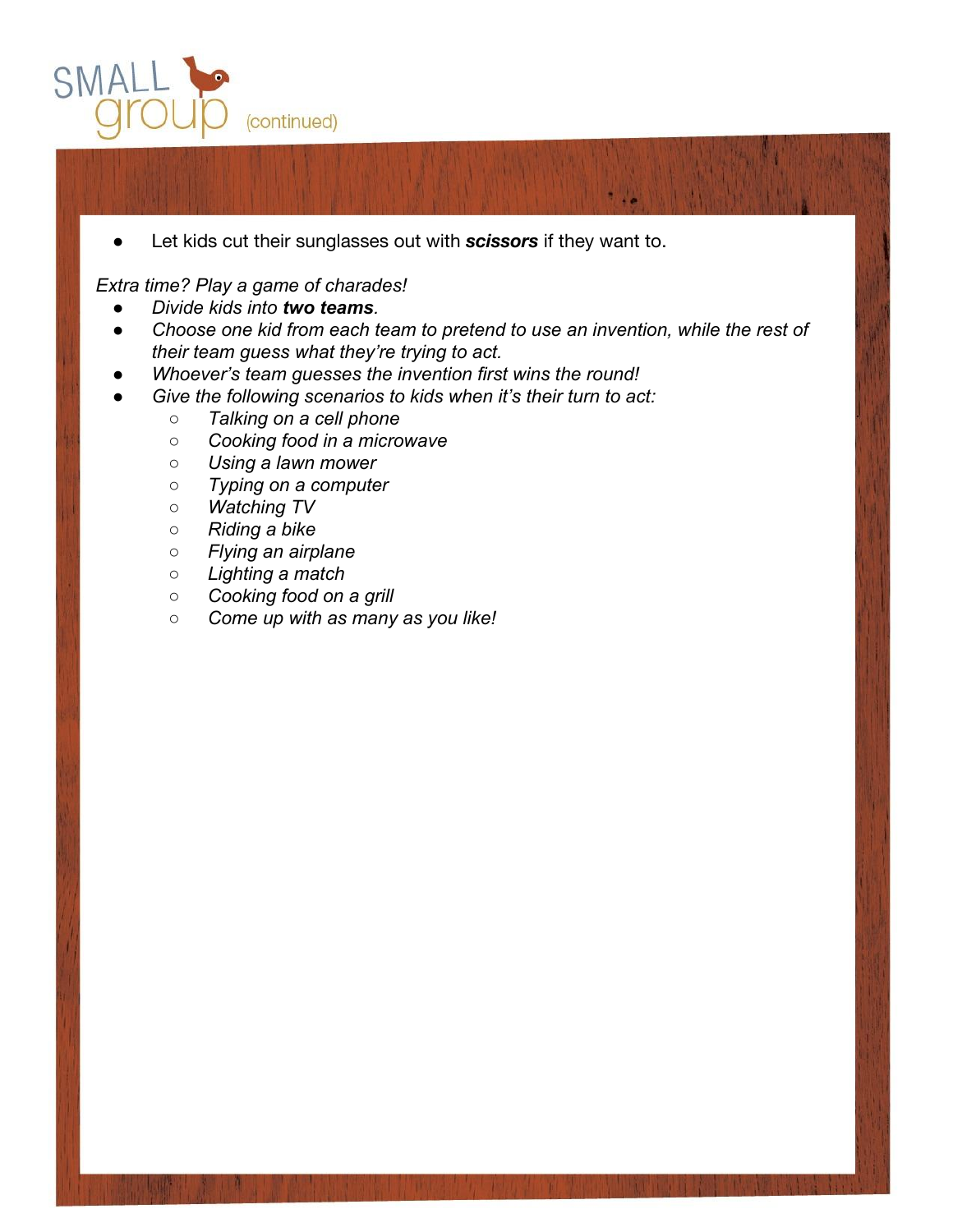

# 3rd-5th

## special notes

Keep in mind that not all kids grow up in an environment where they're told how valued and loved they are. This is an opportunity for you to build into these kids and help them believe that they are beloved children of God.

### presenter tips

Here's a link to a video we'll be watching today!

Context / A Pattern and a Plan: <https://vimeo.com/64671563>

# script

| <b>WELCOME AND INTRO</b><br><b>Main Goal: Review Connect</b><br>Time and introduce the<br>lesson.<br>Notes: |
|-------------------------------------------------------------------------------------------------------------|
|-------------------------------------------------------------------------------------------------------------|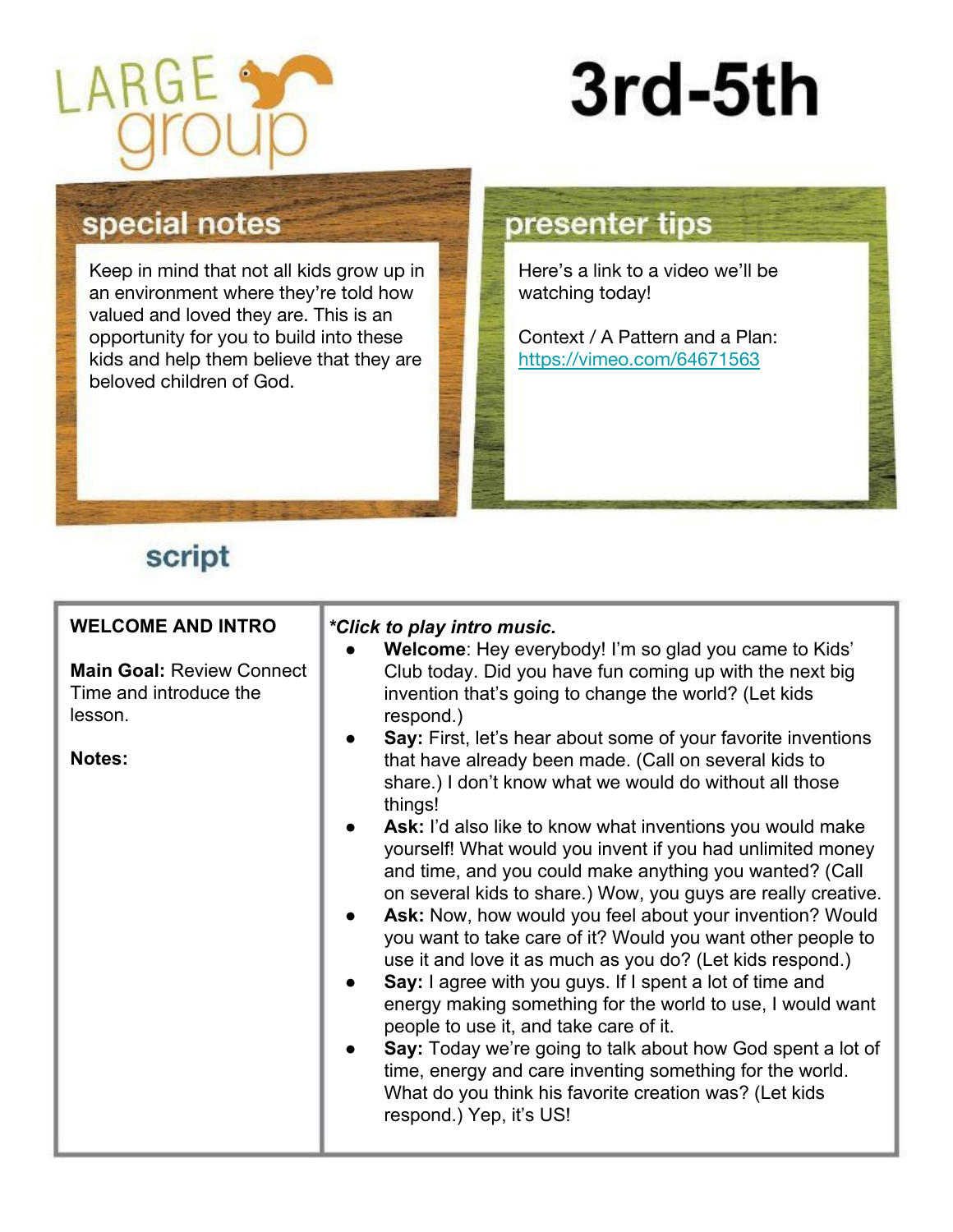

| <b>BAMAX HAS A PURPOSE</b><br>Main Goal: Use a Big Hero<br>Six movie clip to illustrate<br>creating with a purpose in<br>mind.<br><b>Notes:</b>         | Say: Before we talk more about creation, we're going to<br>talk about another invention. This invention is actually kind<br>of a like a person, and his name is Bamax, from the movie<br>Big Hero Six. As you watch this movie clip, try to figure out<br>WHY Bamax was created.<br>Video: Big Hero Six / Bamax<br>Ask: So why was Bamax created? (Let kids respond.)<br>Say: That's right, he was made to help people, and be<br>their personal healthcare companion! I sure would love to<br>have my own Bamax. He has a pretty cool purpose, doesn'<br>t he?<br>Say: When you create something, or invent someone like<br>Bamax, you have a plan for that creation. You have a<br>purpose for it. It's like all those inventions we talked about<br>earlier. They all had a purpose, and that's why they're<br>good inventions.                                                                                                                                                                                                                                                                                                                                                                                                                                 |
|---------------------------------------------------------------------------------------------------------------------------------------------------------|--------------------------------------------------------------------------------------------------------------------------------------------------------------------------------------------------------------------------------------------------------------------------------------------------------------------------------------------------------------------------------------------------------------------------------------------------------------------------------------------------------------------------------------------------------------------------------------------------------------------------------------------------------------------------------------------------------------------------------------------------------------------------------------------------------------------------------------------------------------------------------------------------------------------------------------------------------------------------------------------------------------------------------------------------------------------------------------------------------------------------------------------------------------------------------------------------------------------------------------------------------------------|
| <b>GOD MADE US WITH A</b><br><b>PURPOSE</b><br><b>Main Goal: Recognize that</b><br>God created us in his<br>image, with a purpose in<br>mind.<br>Notes: | Ask: Do you think God also had a special purpose when<br>he decided to make us? (Let kids respond.)<br>Say: Absolutely! He knew EXACTLY what he wanted us<br>to be. We were carefully designed with a purpose in mind,<br>just like Bamax was.<br>Ask: What do you think God's purpose was in making us?<br>(Let kids respond. This is meant to be an open ended<br>question; let kids respond with varying answers, but don't<br>correct them immediately.)<br>Say: Those are really good answers, I think you're all on<br>the right track. Before we talk about it more, let's read a<br>verse from the Bible and see if it helps us figure out what<br>God's purpose was in creating $us -$ and why we're so<br>special.<br>Slide: Genesis 1:27 So God created human beings in<br>his own image. In the image of God he created them;<br>male and female he created them.<br>Ask: What do you think this verse tells us? (Let a few kids<br>respond.)<br>Say: Yep, it's saying that God made us like him. Do you<br>think that only means that we look exactly like God? (Let<br>kids respond.) No. We don't know exactly what God looks<br>like, but we do know that he made us like him in a lot of<br>different ways! Let's talk about what those ways are. |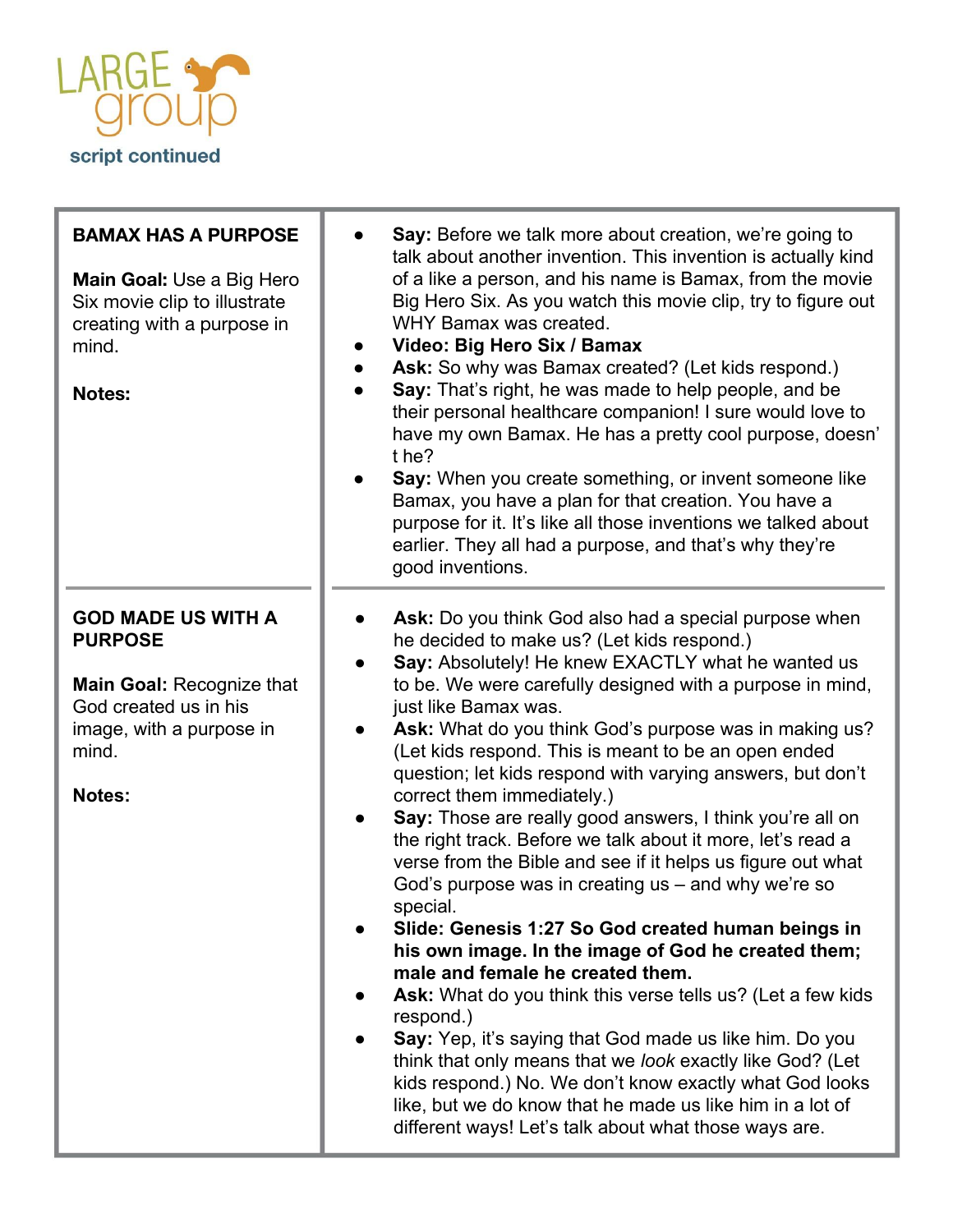

| <b>GOD'S IMAGE</b><br><b>Main Goal: Identify specific</b><br>ways that we are made in<br>God's image.<br><b>Notes:</b>                                            | Say: Let's look at some pictures and see if we can come<br>up with ways that we're similar to God.<br>(Click to show image of creativity.)<br>Ask: Do you think that we can be creative and<br>$\circ$<br>imaginative like God? In what ways? (Let several<br>kids respond. Some of the images on the screen<br>will help give them suggestions.)<br>Say: Yep, those are all wonderful ways that we<br>$\bigcirc$<br>show creativity and imagination, just like God does.<br>We can create things like beautiful artworks, or<br>inventions that help people.<br>(Click to show image of people.)<br>Say: God loves being close to people, and have<br>$\bigcirc$<br>relationships with us.<br>Ask: How are we like God in that way? Who are<br>$\circ$<br>you close to? (Let kids respond.)<br>Say: Great answers! We all have people in our life<br>$\circ$<br>that we love and do things with. People whom we |
|-------------------------------------------------------------------------------------------------------------------------------------------------------------------|------------------------------------------------------------------------------------------------------------------------------------------------------------------------------------------------------------------------------------------------------------------------------------------------------------------------------------------------------------------------------------------------------------------------------------------------------------------------------------------------------------------------------------------------------------------------------------------------------------------------------------------------------------------------------------------------------------------------------------------------------------------------------------------------------------------------------------------------------------------------------------------------------------------|
|                                                                                                                                                                   | encourage, and who encourage us back.<br>(Click to show image of thought bubble.)<br>Say: Now think of something YOU like to do, or<br>O<br>something you're really good at. Maybe you like to<br>sing, or maybe you're really good at drawing.<br>Whatever it is, think about it right now. (Give kids a<br>few seconds of silence.)<br>Say: No matter what that thing is, God made you<br>$\bigcirc$<br>that way, because he wanted you to have<br>something special and unique that makes you like<br>him. He didn't want us all to be the same, so he<br>gave us all different gifts and abilities.                                                                                                                                                                                                                                                                                                          |
| A PATTERN AND A PLAN<br><b>Main Goal: Use a Context</b><br>video to help kids<br>understand that God<br>designed us with a specific<br>pattern in mind.<br>Notes: | Say: We're going to watch another video now; it's about<br>how God designed us in unique and special ways. He<br>wasn't just randomly putting us together. He had a plan in<br>mind. As you watch, imagine Him carefully creating YOU.<br>Video: Context / A Pattern and a Plan<br>Ask: What's a pattern? (Let kids respond.) Yep, it's like a<br>design. Something that was carefully put together to look a<br>certain way, or do something special. Do you believe that<br>God has a special pattern and plan for your life? (Let kids<br>respond.) Definitely!<br>(Continued on next page.)                                                                                                                                                                                                                                                                                                                  |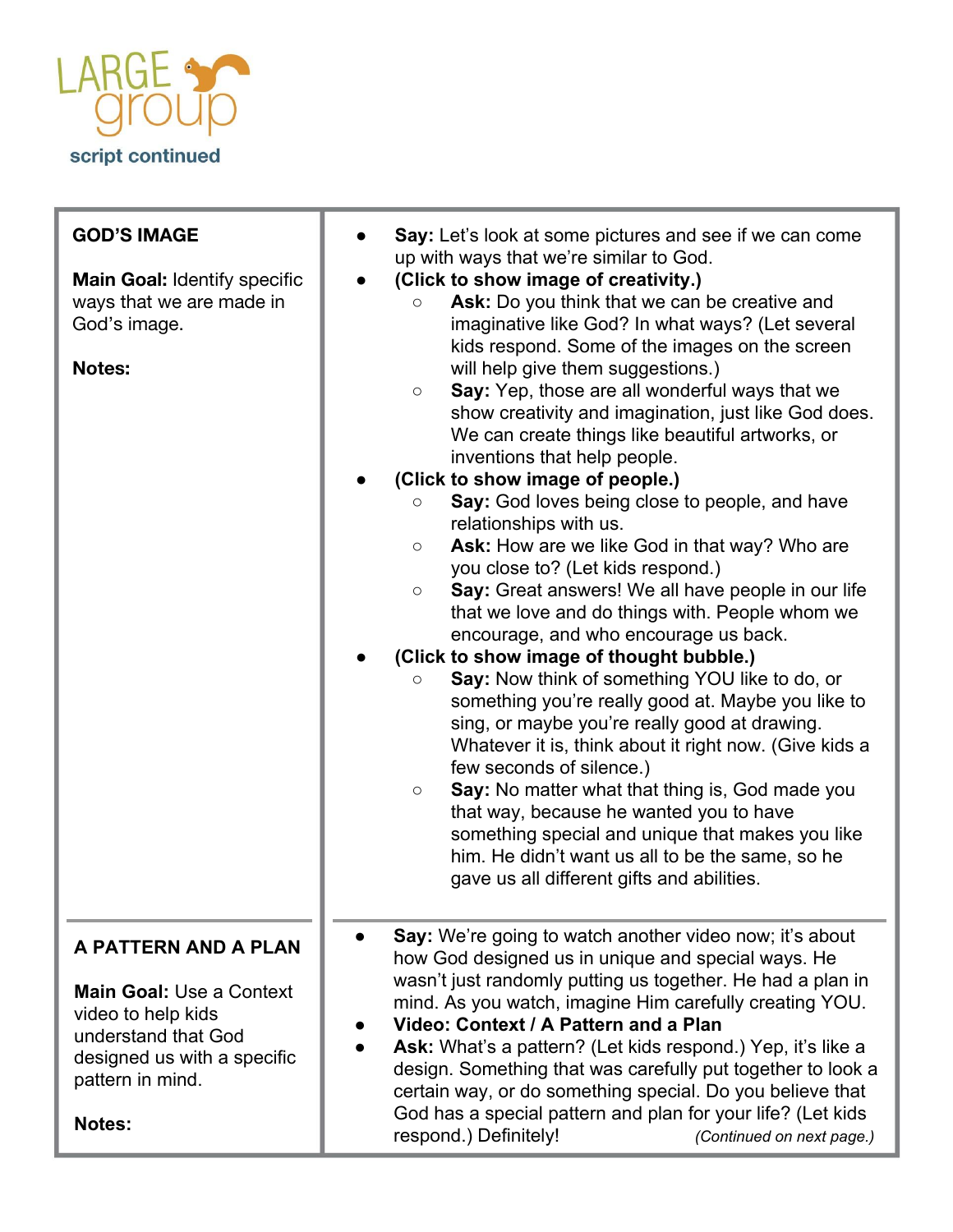

| A PATTERN AND A PLAN<br>(cont.)<br><b>Main Goal: Understand that</b><br>God designed us with a<br>specific pattern in mind.<br><b>Notes:</b>                                          | Say: We're learning a verse this month that talks about<br>this. Let's read it together:<br>Slide: Romans 8:28 And we know that God causes<br>everything to work together for the good of those who<br>love Him, and are called according to his purpose for<br>them.<br>Say: That verse says that everything works together for the<br>good of those who love God. That kind of sounds like a<br>pattern to me! God makes all the tiny details come together<br>and work for his good.                                                                                                                                                                                                                                                                                                                                                                                                                                                                                                                                                                                                     |
|---------------------------------------------------------------------------------------------------------------------------------------------------------------------------------------|---------------------------------------------------------------------------------------------------------------------------------------------------------------------------------------------------------------------------------------------------------------------------------------------------------------------------------------------------------------------------------------------------------------------------------------------------------------------------------------------------------------------------------------------------------------------------------------------------------------------------------------------------------------------------------------------------------------------------------------------------------------------------------------------------------------------------------------------------------------------------------------------------------------------------------------------------------------------------------------------------------------------------------------------------------------------------------------------|
| <b>WE ALL MAKE MISTAKES</b><br><b>Main Goal: Recognize that</b><br>sometimes we don't do<br>things the way God<br>intended, but we can still be<br>part of his plan.<br><b>Notes:</b> | Ask: Now do you think it's possible for us to do things<br>sometimes that DON'T fulfill the purpose God has for us?<br>Things that aren't perfect? (Let kids respond.)<br>Say: Yep, sometimes we all make wrong choices that<br>don't match up with what God has in store for us.<br>Sometimes we step OUT of the pattern that God planned.<br>But even though we don't always do things perfectly, we<br>can still be part of God's story. He will always forgive us<br>when we ask him to.<br>Say: In fact, no matter how we've messed up, God wants<br>us to follow him. He's given all of us different gifts and<br>abilities, so that we can bring glory to him. We are his<br>favorite creation, and he loves how he made us!<br><b>Ask:</b> Now think about what YOU do well. What kinds of<br>gifts did God give you when he created you? Maybe you<br>can make beautiful things, maybe you're good at being on<br>a team, or maybe you're really good at helping others.<br>Whatever it is, close your eyes and tell God thank you for<br>making you that way. (Let kids respond.) |
| <b>WRAP UP AND WORSHIP</b><br>Main Goal: Close the<br>lesson with prayer and<br>worship.<br><b>Notes:</b>                                                                             | <b>Pray:</b> Dear God, we are so glad that we were created in<br>your image. Help us to find new ways everyday that you<br>made us like you. Amen!<br>Set up worship: One of the reasons God created us is<br>because he wanted to spend time with us. He wanted to<br>be close to us! A great way to do that is to worship with<br>with singing and dancing, so everyone stand up!<br><b>Music Video: Who I Am</b><br><b>Music Video: Trust in the Lord</b>                                                                                                                                                                                                                                                                                                                                                                                                                                                                                                                                                                                                                                |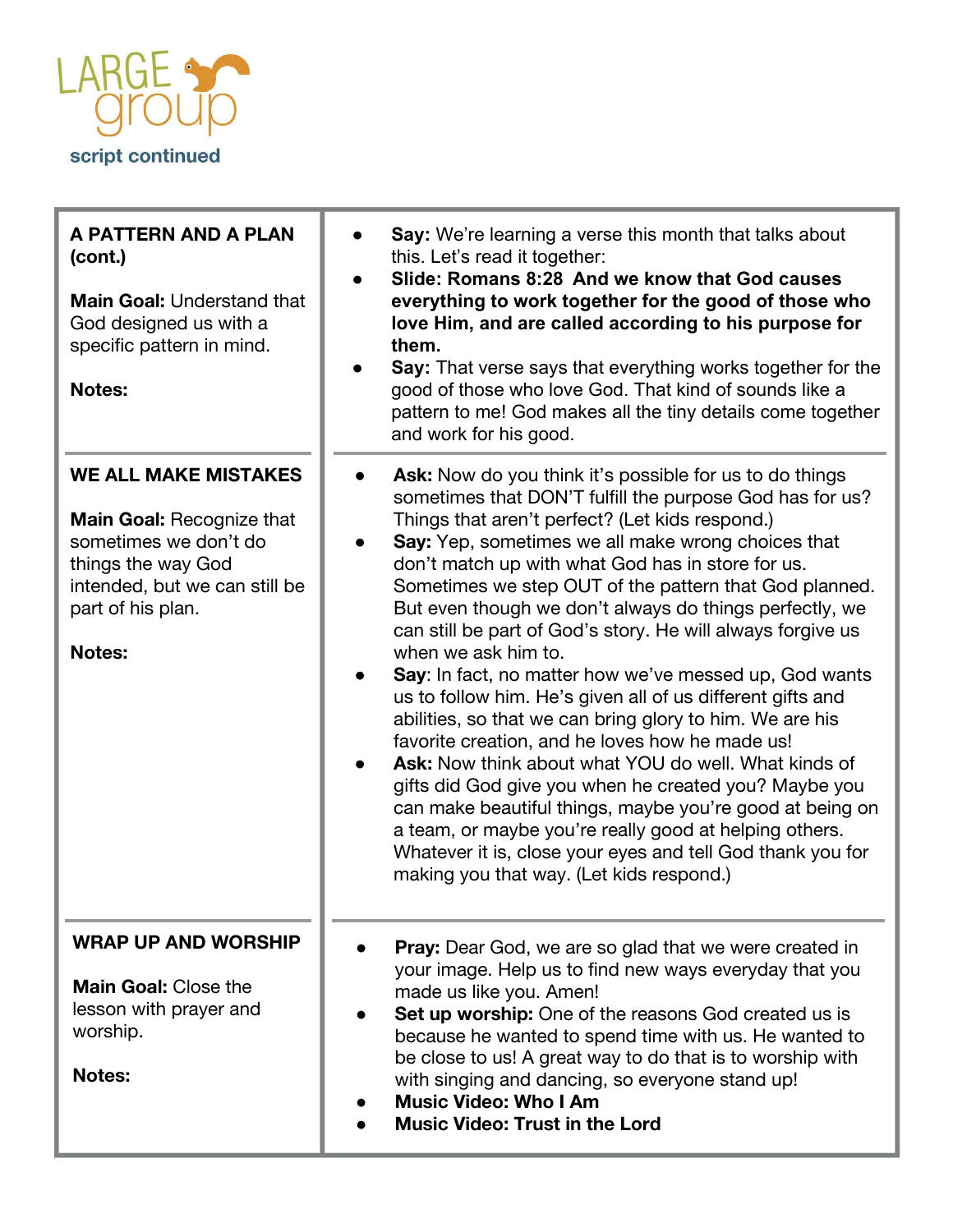

#### connect time supplies **Invention Game-**Per small group: markers, 1 large tear-off sheet of paper

small group supplies Per group: Bible, markers, scissors

**Per kid:** 1 sunglasses template (BW, 1 image per regular 8.5x11 paper, no cutting)

#### large group supplies

**Per Group**: Bible

#### a/v needs

- 1. Summer Series Movie Unit Intro loop (KC/SM media videos songs>slides>summer series slides>movies)
- 2. Song slide: for when kids enter the room (All that You Need instrumental; mp3 only; can be downloaded on website)

- 3. Video: Big Hero Six / Bamax (KC/SM media videos songs>videos>movie clips)
- 4. Slide: Genesis 1:27 So God created human beings in his own image. In the image of God he created them; male and female he created them.
- 5. Image: creativity
- 
- 6. Image: people<br>7. Image: Though Image: Thought Bubble
- 8. Video: Context / A Pattern and a Plan ([https://vimeo.com/64671563\)](https://vimeo.com/64671563)
- 9. Slide: Romans 8:28 And we know that God causes everything to work together for the good of those who love Him, and are called according to his purpose for them.
- 10. Music Video: Who I Am ([https://vimeo.com/9860987\)](https://vimeo.com/9860987)
- 11. Music Video: Trust in the Lord ([https://vimeo.com/153815987\)](https://vimeo.com/153815987)

#### connect questions

What is God's favorite creation? What does God love about you?